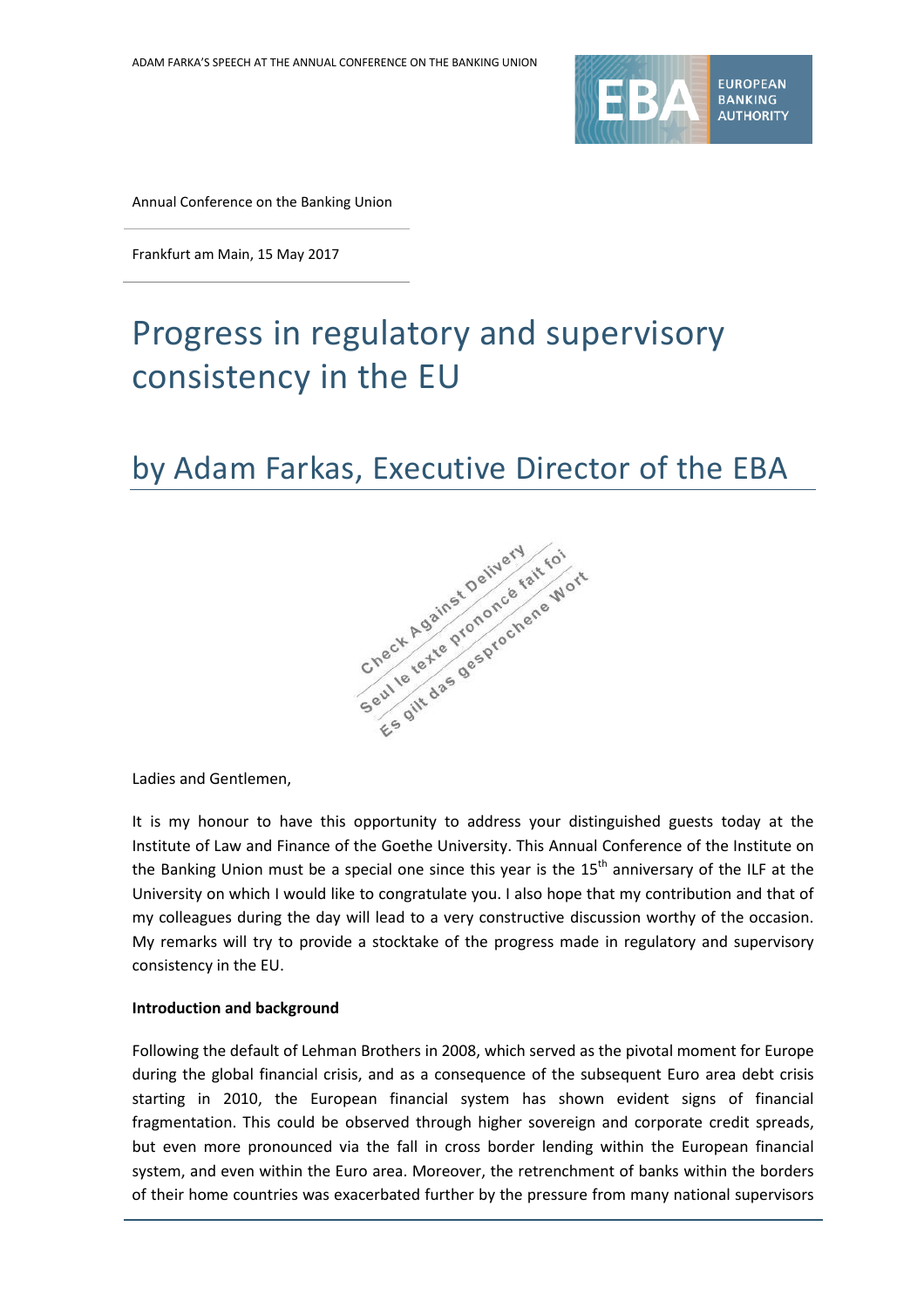

to ring-fence capital and liquidity, which greatly contributed to the fragmentation of the Single Market in banking. Earlier progress in EU financial integration, and associated benefits to economic growth, were set back within a short period of time in the immediate aftermath of the crisis.

In addition to restoring financial stability and confidence in the financial system, addressing fragmentation to build a well-functioning and integrated banking market within the wider financial system in the EU has been one of the key objectives of banking regulators and central banks in the post crisis policy response. This has been necessary if we were to achieve a more efficient allocation of capital and liquidity resources across the Single Market in support of economic growth, and also to reach stronger consistency in supervisory outcomes, which is a necessary condition for a level playing field with in the Single Market.

Following resolute policy actions on various fronts, financial integration has improved over the last years, albeit at a moderate pace and unevenly. On the regulatory side, the global regulatory reforms endorsed by the G20 Leaders strengthened the international prudential standards and established, for the first time, common criteria for crisis management and resolution, trying to successfully address the "too big to fail" issue. Tighter prudential criteria and clear *ex ante* arrangements for managing cross-border crisis are essential to re-establish trust amongst authorities in different jurisdictions and reverse ring fencing measures introduced in the heat of the crisis.

In the EU, the on-going implementation of global reforms has been representing a unique opportunity for developing the Single Rulebook and for enhancing supervisory consistency in the European banking sector. Truly common rules for EU banks, applied consistently across jurisdictions on a going-concern basis and providing for a collective response in the case of a crisis are preconditions for the smooth functioning of the Single Market in banking. The European System of Financial Supervision, and the EBA within that institutional architecture have played a key role in progressing towards these goals.

Moreover, the decision to deepen the financial integration further in the Euro area, which was followed immediately by the announcement of the establishment of the Banking Union in 2012, has put in place the basis for the supranational supervision and crisis management in a large part of the Single Market. The successful creation of the Single Supervisory Mechanism (SSM) as part of the ECB, and the establishment of the Single Resolution Mechanism (SRM) have provided the institutional underpinnings for the implementation of the two significant pillars of the Banking Union.

The progress in European regulatory policy developments, in building the appropriate institutional framework for regulation and supervision, and thereby in enhancing supervisory consistency could and should not be underestimated. However, there is a broad consensus that we are still a long way from an ideal or optimal state. Therefore, following a regular assessment of this progress, further efforts are needed to support recovery in bank lending and to continue to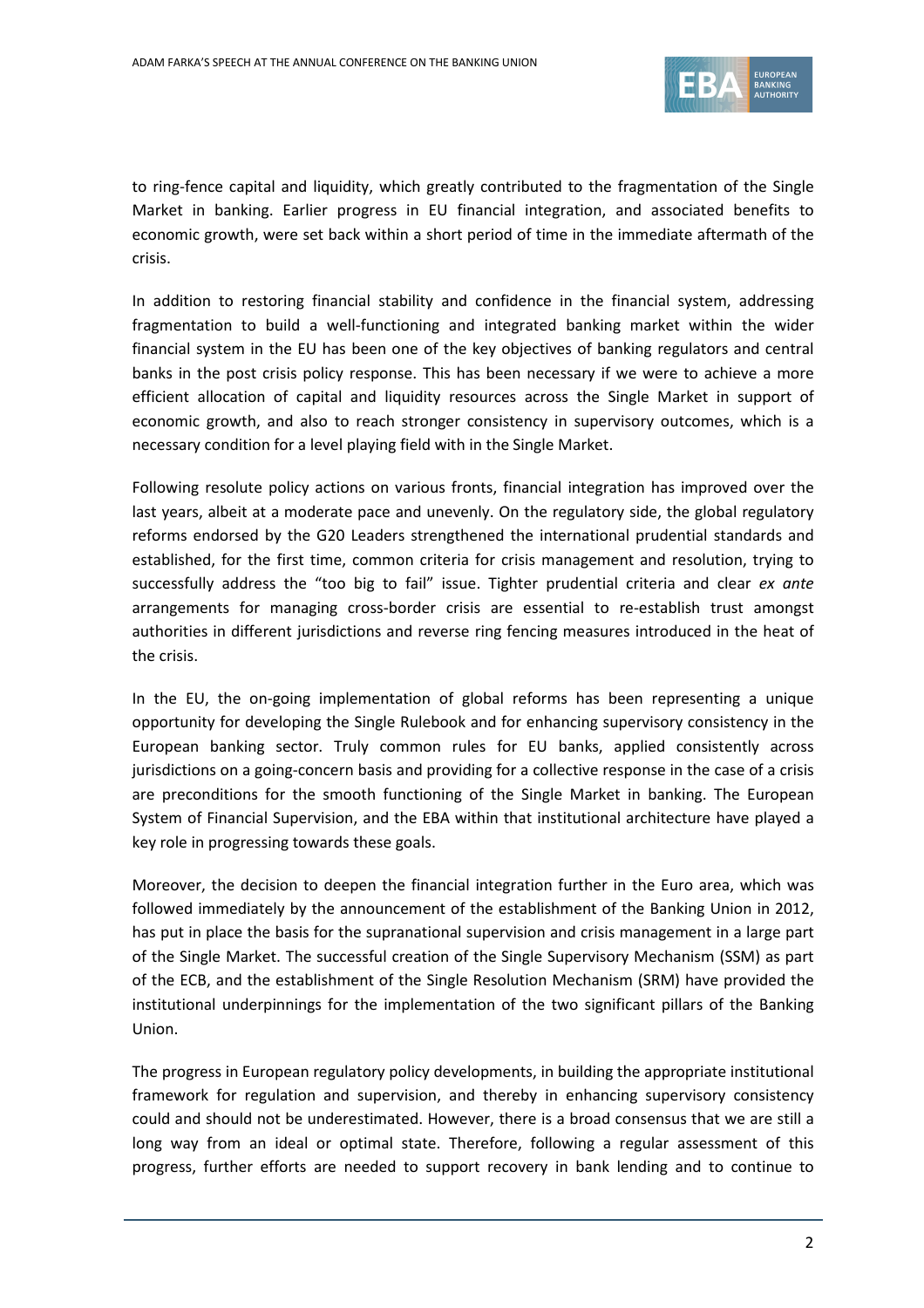

address fragmentation with a view to restoring a well-functioning integrated financial system in the EU.

Therefore, in my remarks, I would like to focus on two important preconditions for such an integrated financial system: convergence and consistency in regulation and supervision. Let's first direct our attention to regulatory consistency:

# **Developing a Single Rulebook – harmonisation of regulation**

As I already noted in the introduction and as we all know, the post crisis period has witnessed a major overhaul of the EU financial regulatory framework. The most important part of this overhaul has been the development of the Single Rulebook, a set of truly unified and directly applicable rules for all the banks operating in the Union. Now the time has come to take stock of what has been achieved in this respect and what could be improved to the benefit of a genuine Single Market in banking. Further analysis is needed with respect to the Banking Union where the need for consistency of the rules is even stronger.

The open question is not so much what should be in the Single Rulebook, but whether the Single Rulebook is 'single' enough and supports the objective of achieving financial integration. To answer this question, the focus should be placed less on the rules themselves, but rather on the potential threats to their consistent application across the EU. Central to the current debate is, therefore, the governance of the Single Rulebook and the allocation of the regulatory powers among EU institutions.

The analysis can be developed along two lines. First, the inconsistency between the goal of a centralised regulation at EU level and the room left to national authorities for exercising domestic options, discretions and practices. Second, the tension between the rigidity of the EU rule-making process and the flexibility required by banking regulators to keep abreast with changes in financial markets and innovative practices.

# *Why should the rulebook be single?*

In early 2009, few months after the Lehman crisis, the de Larosière report stated that a single financial market in the EU cannot properly function if rules are significantly different from one country to another. The regulatory approach based on minimum harmonisation coupled with the home-host cooperation allowed national authorities to use the regulatory lever to favour national champions and attract business to national markets, thus weakening the overall regulatory framework and creating an uneven playing field.

In addition, compliance costs for cross-border groups remained high due to differences in national rules, preventing them from reaping the efficiency gains of the internal market. Last but not least, home-host cooperation collapsed when the crisis hit cross-border banks and national approaches prevailed, which included strong ring-fencing of domestic markets.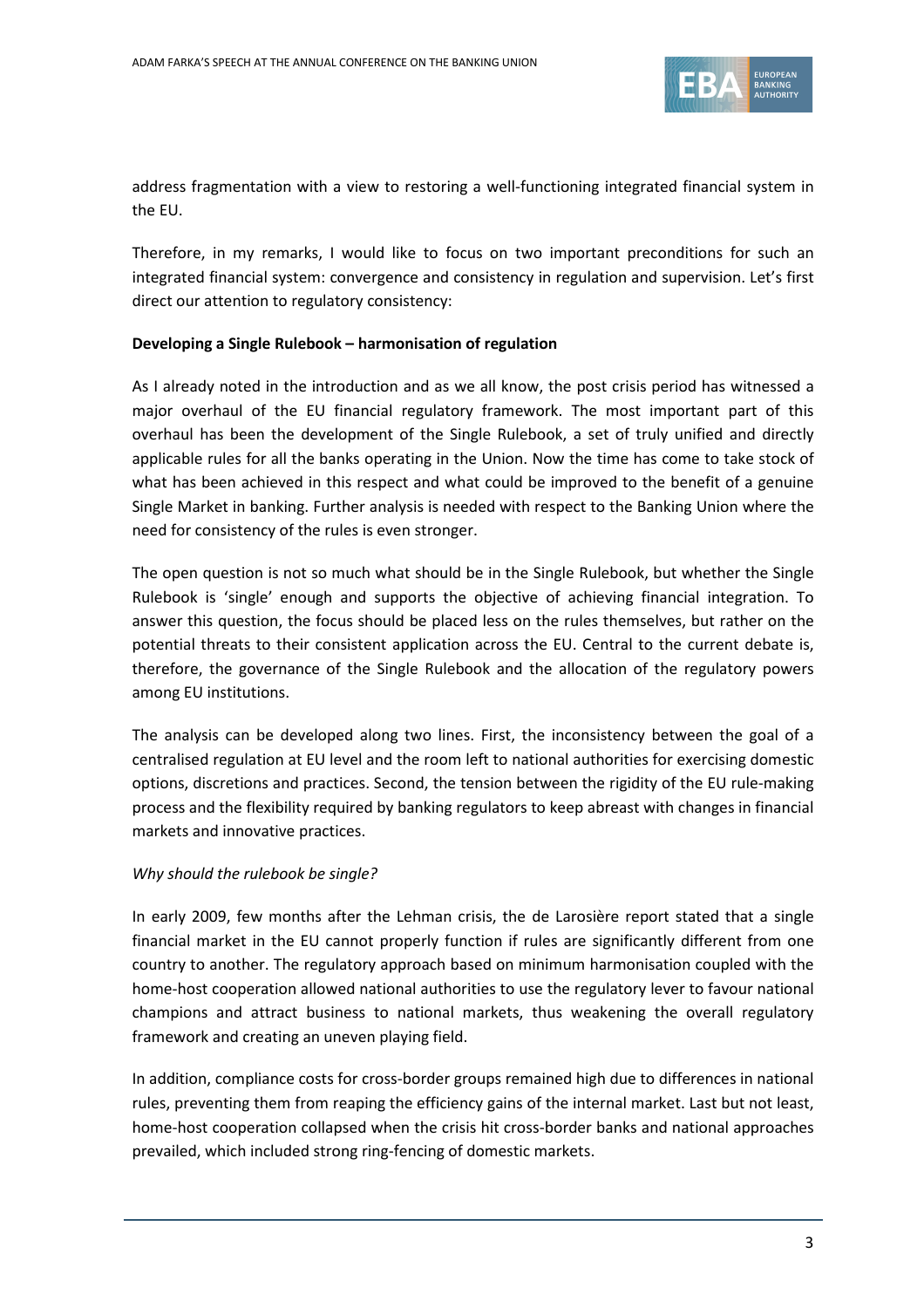

The Single Rulebook, a comprehensive set of common standards for banks was introduced to restore a legal framework consistent with such ultimate goal. In particular, the EBA (as well as its sister authorities in the areas of securities markets – ESMA – and insurance and occupational funds – EIOPA) was created to strengthen financial regulation and develop "regulatory technical standards" (RTS) and "implementing technical standards" (ITS), rules delegated by the primary (Level 1) legislation and endorsed by the Commission in the form of Regulations. Moreover, the EBA was also tasked to issue Guidelines (GL) or Recommendations, non-binding legal acts that national authorities have to make every effort to comply with ("comply or explain" mechanism).

# *The progress so far in the banking sector*

This comprehensive body of secondary rules completes the primary (Level 1) Directives and Regulations, which form the common legal infrastructure for the supervision of institutions operating in the EU. To give you a few examples, we have specified the definition of bank capital, one of the weak points of the regulatory framework in the run up to the crisis; developed for the first time a common definition of non-performing and forborne loans, allowing to assess and compare banks' asset quality according to a common metric; specified the criteria to identify systemically important banks at both the global and domestic level; clarified the contents of recovery and resolution plans and the criteria for identifying banks that are failing or likely to fail; established a common supervisory reporting framework, setting out common templates, procedures and IT platforms; defined the methodology and processes for the supervisory review and evaluation process that underpins the joint decisions on additional capital and liquidity requirements for cross-border groups. The EBA also developed a "questions and answers" (Q&A) tool, which facilitates the relevant stakeholders, both industry and competent authorities, in the interpretation and application of the Rulebook. Although not legally binding, the answers are drafted and approved by the network of supervisory or resolution authorities and by the Commission (as to the questions on the Level 1 text), providing clear directions to the users of the Rulebook.

This process has made us well aware of the multi-tiered structure of legal sources, which may make it difficult to navigate EU banking regulation. In order to make consultation easier and to ensure that rules are accessible to all interested parties  $-$  a precondition for their correct application – we have developed the 'interactive Single Rulebook' on the EBA website, a user friendly tool bringing all the different legal sources (Directives, Regulations, RTS, ITS, GL and Q&A) together in an orderly manner to the benefit of the general public.

The development of the Single Rulebook is not completed yet, as we still have several mandates to fulfil in the coming months and possibly years, but the finishing line is now closer and a much more unified regulatory framework is finally emerging.

# *Weaknesses of the Single Rulebook and threats to its effectiveness*

Producing EU regulation is a delicate legal and diplomatic exercise, which requires a balance between legal and policy considerations. The governance is not easy either.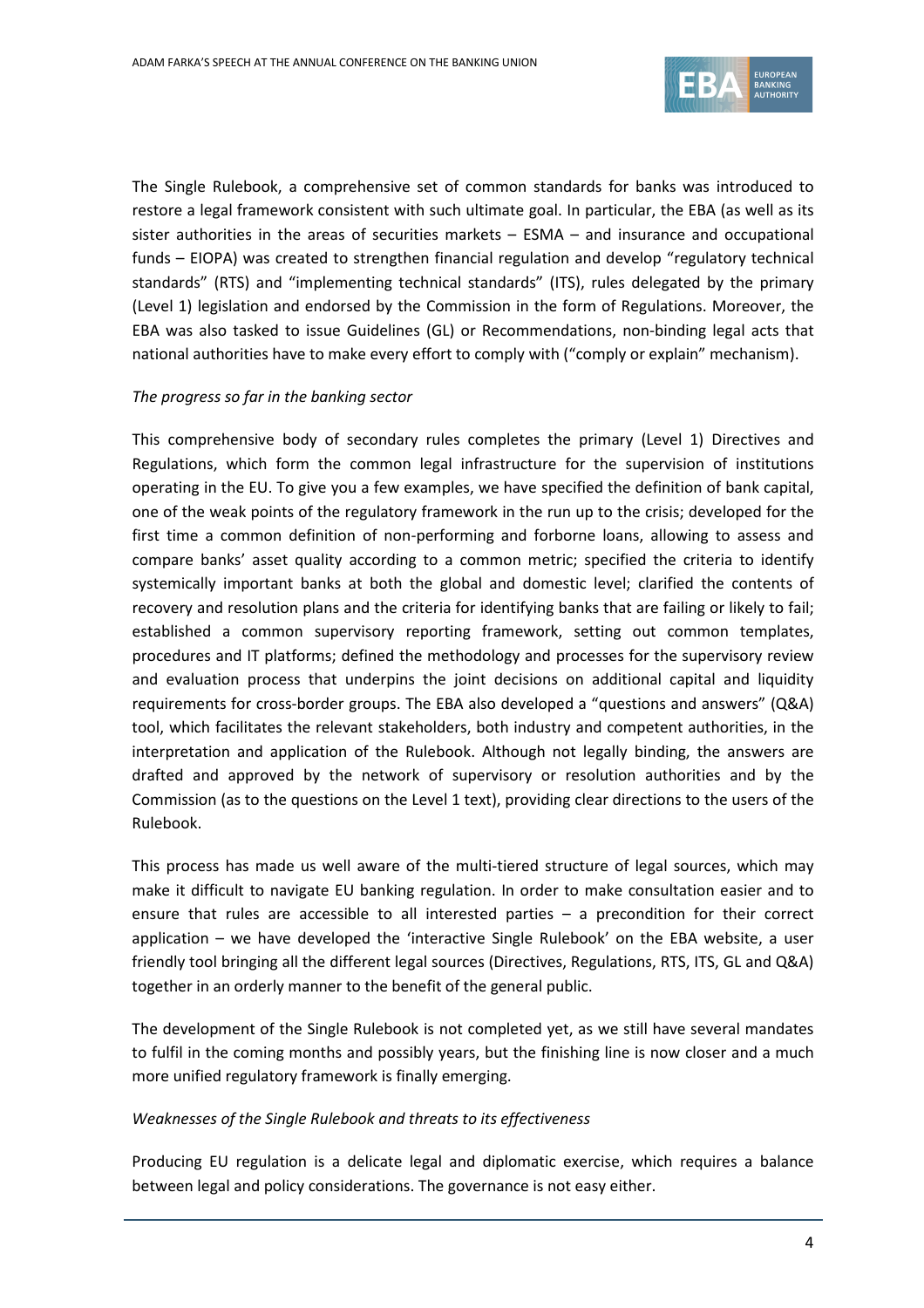

A first challenge is due to the fact the EBA rule-making power is delegated by the co-legislators, with mandates and timelines seldom decided in prior consultation with the EBA. Mandates, in particular, are very often the outcome of political negotiations on the Level 1 text, which can lead – and has led – to unreasonably tight schedules and ambiguous wording.

Another contradiction is that, in some cases, our mandates to develop technical standards come from minimum harmonisation Directives. Implementing those Directives through immediately applicable Regulations is a source of complexity and is often used to refrain from full harmonisation.

Furthermore, the complex governance of the EBA required a careful and intensive preparation in order to get our rules approved on time. The EBA Board comprises 28 voting members – the Heads of banking supervision in all the Member States of the Union – and approves the standards and guidelines via qualified majority (which is computed according to the weights envisaged in the Lisbon Treaty) and double simple majority of Member States participating and nonparticipating in the Banking Union. Moreover, the EBA founding Regulation requires that we strive to achieve consensus.

Through time, we improved the dialogue with the Commission and the co-legislators and managed to develop positive dynamics in the Board's decision making, which allowed delivering products that achieved consensus or broad majorities, without compromising on the quality and clarity of the legal texts. Yet, the Single Rulebook is still a work in progress or, better, an intrinsically evolving work: first, maximum harmonisation has not yet been fully achieved and is threatened by the existence of too many national options and discretions; second, national practices can contribute to preserving a differentiated application of the common rules; finally, in order to ensure that regulation adapt over time to market developments, a legal infrastructure needs to be in place, which enables to swiftly adjust the Single Rulebook.

# *Options and national discretions: some way to go for maximum harmonisation*

The CRDIV-CRR includes 80 options and national discretions left to Member States or competent authorities. The number goes up above 150 if we also consider the options and discretions that are applied by competent authorities on a case by case basis (i.e., to individual institutions). In some areas, the impact is significant. For instance, when conducting EU-wide stress test exercises both the EBA and, more recently, the ECB observed that the options and national discretions hamper the comparability of the outcomes of supervisory assessments.

It is worth noting that we are not arguing against the exercise of supervisory discretion, since this is obviously an intrinsic feature of banking supervision. I rather think that options and discretions should be limited in the regulatory field and governed at the EU level. Otherwise, they could undermine the uniformity of the Single Rulebook and be used for protectionist purposes or supervisory forbearance, eventually conducing to distortions of competition and threatening the integrity of the Single Market. This is why we are firmly convinced that we should iron out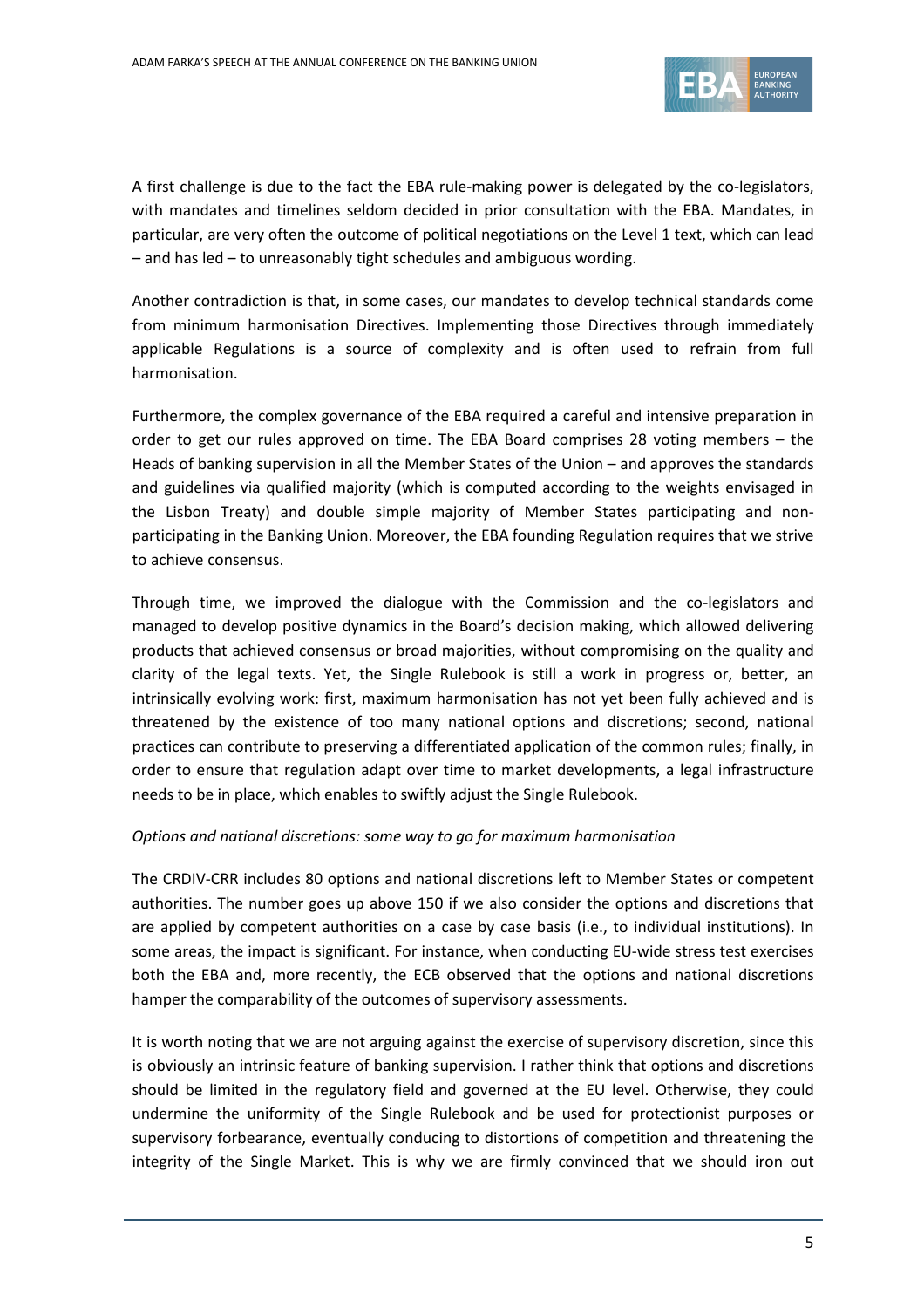

national discretions from the Single Rulebook and avoid resorting to them again in future legislation.

If there are good reasons for tailoring the regulatory treatment to the specific features of certain business models and practices, this may well be done with common rules even if when the rules are designed such business models and practices are present only in one or few Member States. The issue is particularly relevant for small, local banks, which may find it unreasonably cumbersome to adjust to standards originally developed at the global level for internationally active banks. This is a legitimate concern. But the solution is a thorough application of the principle of proportionality *within* the Single Rulebook, as already envisaged in Level 1 legislation, rather than leaving the option for national legislators to substitute common European rules with national ones. The risk, otherwise, is to remain trapped in the contradiction of an EU system that claims to be uniform whilst being prisoner of several 'localisms', which ultimately affect the achievement of a true single market.

# *Differentiated national implementation and application of standards and guidelines*

Differentiated national practices for the implementation and application of the common rules pose another threat to the uniformity of the Single Rulebook. Room for local discretion is often generated via additional quasi-rules embedded in administrative guidance, supervisory manuals and similar tools. This affects particularly the EBA Guidelines, which by nature need to be implemented at the national level and follow a "comply or explain" approach. The implementation of Guidelines into domestic supervisory practices is often very diverse across countries and may differ depending on the subject matter. Sometimes, Guidelines are transposed via primary legislation adopted by national parliaments, while in other cases they are embodied in administrative circulars issued by the competent authority or even in informal internal practices of the supervisor. Whilst the EBA has no say on the national implementation of the Guidelines – since this is a matter of national law – we would certainly favour a written implementation in an orderly hierarchical framework. The differences across Member States introduce a lack of clarity and transparency, which creates confusion among stakeholders as to the appropriate order of the different layers of legislations.

To a lower extent, the same issue may appear also in areas where EU Regulations are in place. For instance, international accounting standards (IFRS) are adopted at the EU level via Regulations, but additional administrative guidance is often issued at the national level, sometimes by prudential supervisors, which may adversely affect the uniform application of the standards.

### *Too many technical details in the legislation*

The Single Rulebook has brought transparency, predictability and legal certainty into technical supervisory standards, which are now set out in binding written legal sources to be applied uniformly to all institutions in the Single Market. Against these advantages, the downside is the risk of an excessive rigidity due to the cumbersome process for amending our standards. There are two main open questions in my view: (i) whether the Level 1 legislation should be as detailed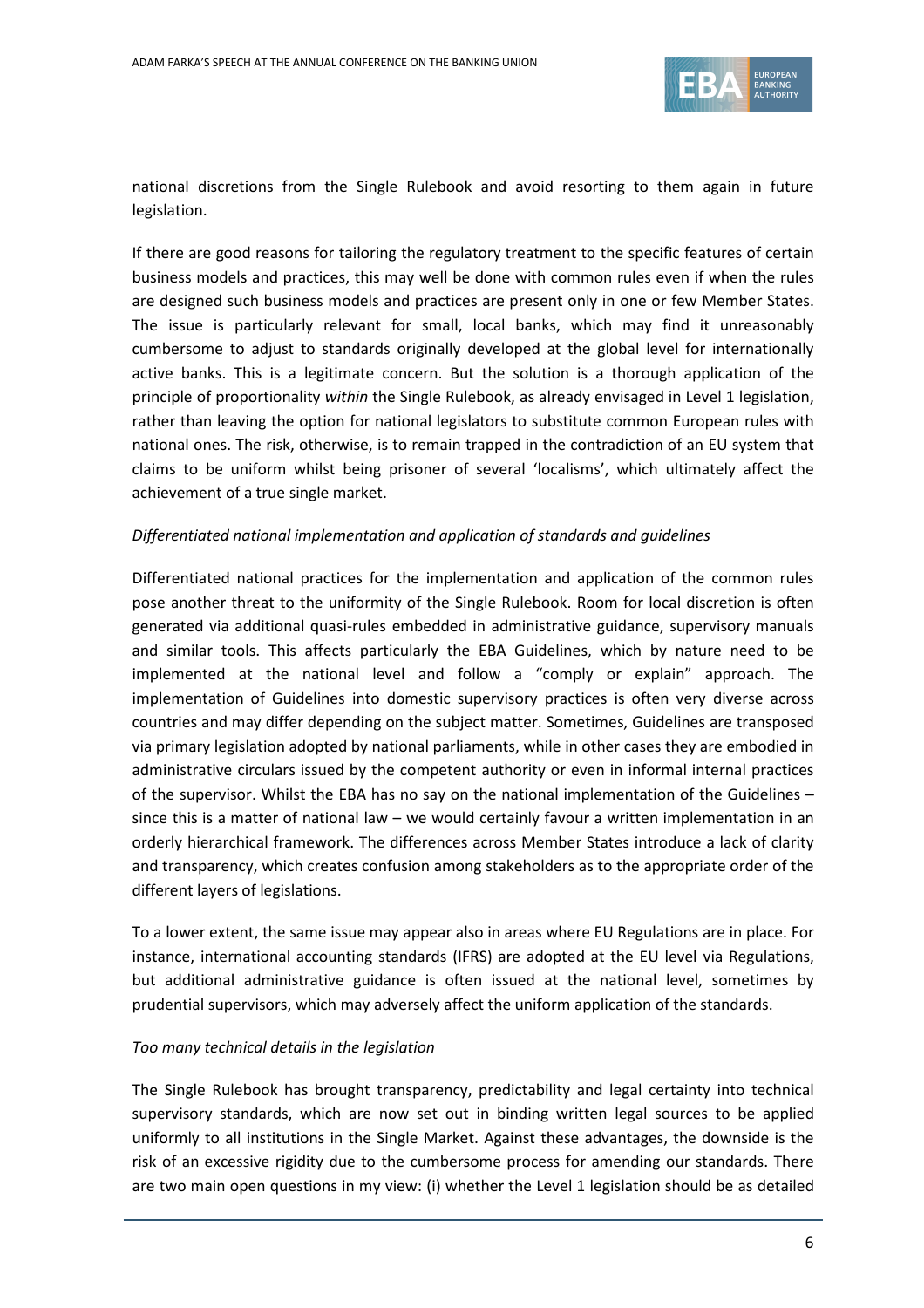

as it is today; and (ii) whether very technical details should at all be included in technical standards.

Let us consider the Level 1 legislation to start with. The CRR is a huge five hundred articles piece of legislation, setting out prudential strategic choices as well as very technical details. The consequence of such detailed legislation is that it risks becoming too rigid and inadequate to keep up with market changes and financial innovations. Flexible interpretations of its provisions are often barred by the strict nature of regulatory provisions and the amendment of the Regulation is just too difficult both from a political as well as procedural point of view.

Technical standards – which are meant to be quicker to adopt and to amend than the Level 1 legislation – have to go through a long process, including the approval by the Board of the EBA, endorsement by the Commission, scrutiny by the European Parliament and the Council. This implies a rather lengthy path for changes that are sometimes trivial and down to very practical, technical details. In most national rule-making processes that the new institutional set-up has been replacing, technical authorities were delegated greater leeway in adjusting technical rules, subject to strict accountability criteria.

Supervisory regulation entails a high degree of technical expertise, which is the very reason of existence of the EBA, but requires also flexibility to adapt to evolving contexts. Excessively rigid legislative processes, whilst justified for the adoption of legislation entailing political choices, may not always be appropriate for supervisory tasks.

The EBA's implementing technical standards on supervisory reporting are a case in point. They contain the templates to be used by the institutions to communicate the relevant supervisory information to the competent authority. They also include instructions allowing a structured representation of the data, validation rules to check the quality and consistency of the data, and IT solutions. As a Regulation, the standard has been published in the Official Journal of the European Union (OJEU) in all official languages. It is the longest piece of legislation ever published in the OJEU.

Of course, as the first data were reported to supervisors, we realised that some technical adjustments had to be introduced, for instance in the validation rules. The Commission understood the need for quick fixes and allowed a speedy reaction, but the overall process for approval and amendment remains ill-suited to this type of regulatory products.

This would call for a more autonomous exercise of the prerogatives of the EBA in line with the case law of the Court of Justice, in particular for the possibility of full delegation of clearly defined, purely technical matters that do not entail the exercise of economic policies.

Supervisory regulation should be the outcome of the combination of three legislative layers. Level 1 legislation, approved in co-decision by the European Parliament and the Council, should contain the most relevant political choices, providing the general direction of banking legislation and the decisions that may have a significant effect on the role of the banking sector in financing the real economy. Level 2 delegated regulations should be organised in two layers: the first should include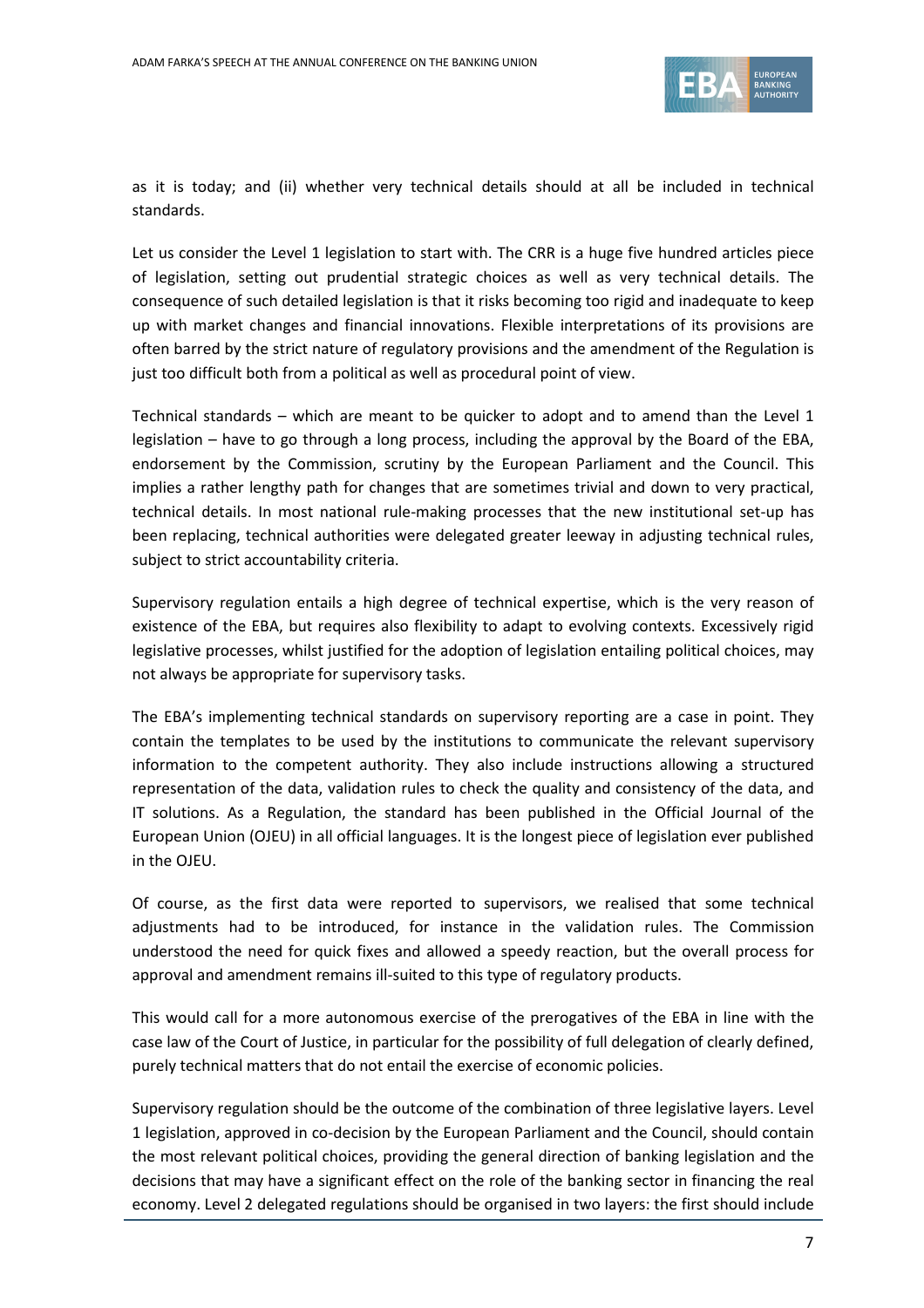

quasi-legislation, such as technical standards setting out clarifications and specifications of the Level 1 text entailing political choices, and be developed by the EBA and endorsed by the Commission under the scrutiny of the European Parliament and the Council; the second should cover technical regulations governing purely technical aspects, to be fully and directly entrusted to the EBA with accelerated scrutiny from the EU Commission.

It is well understood that such allocation of independent regulatory competence to the EBA should go hand in hand with strong transparency and accountability in the rule-making process. The EBA should remain committed to the neutrality of its decisions and the respect of a procedure that entails appropriate public consultations and thorough impact assessments. Moreover, the framework designed in the EBA's founding Regulation, which envisages strong accountability of the EBA vis-à-vis the European Commission, Parliament and Council and other EU institutions, including the Court of Justice, should find thorough application.

# *The need for greater harmonisation after the establishment of the Banking Union*

The Banking Union is injecting a sense of urgency in this debate on the appropriate level of harmonisation in the Union. The lack of a fully uniform body of rules is incompatible with the setup of a common supranational authority operating in a multi-jurisdictional context. A supervisor cannot apply different requirements to two banks facing similar risks, just because they are headquartered in different parts of its jurisdiction. And indeed, the SSM has been very vocal in flagging the impact of options and national discretions on the results of last year's comprehensive assessment. The initiative of the SSM to move in the direction of exercising options and discretions in a consistent way for the euro area is an important step. There are, however, cases where a legislative change would be needed and the EBA has for long time advocated the need to intervene in this field.

The key point is that there can be no significant progress in financial integration without progress in the harmonisation of the rules. Full harmonisation is not a sufficient condition, but it certainly is a necessary one. The euro area and the Banking Union will need to move speedily in that direction, as this is an existential need for both the single currency and the single supervisor. A further upgrade of the Single Rulebook towards greater harmonisation would allow the SSM to achieve its objectives of further strengthening consistency while maintaining, and actually further promoting, the integrity of the Single Market.

# **Convergence of supervisory practices**

So far I have been focusing on the EBA' s regulatory work aimed at developing a Single Rulebook for banking, which lies at the heart of the EBA's mandate and has immensely contributed to the level playing field in regulation. However, having a common set of rules is only part of the answer and based on our day-to-day experience and engagements with supervisors, it is not sufficient to have only harmonisation of rules to achieve the true level playing field across the EU.

The second pillar to achieve this level playing field is the convergence of supervisory practices, where the goal is to ensure comparable supervisory approaches/methodologies and consistent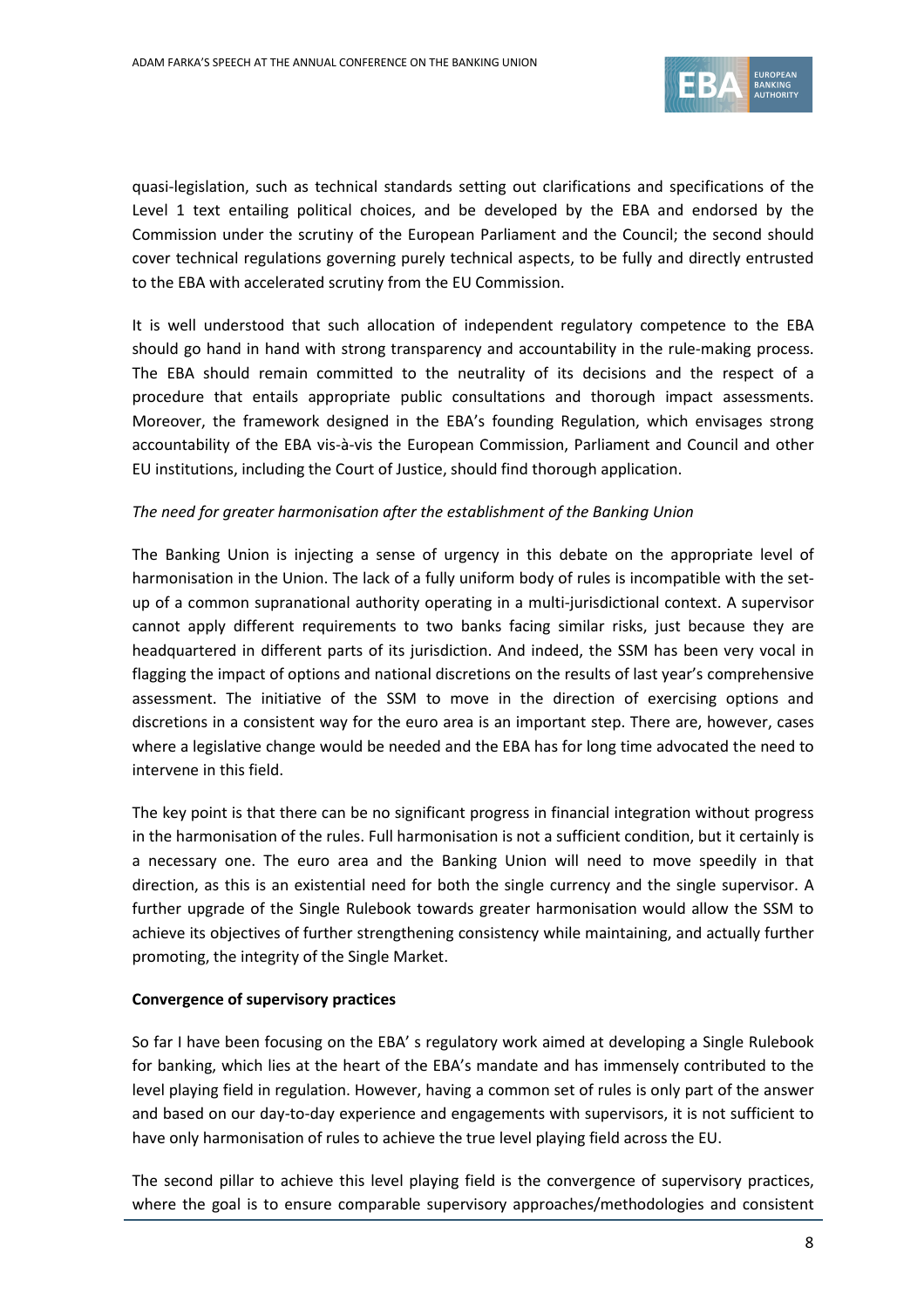

supervisory outcomes across the EU. In practice, this means that with common rules and the necessary supervisory judgment, institutions running broadly similar business models and with broadly similar risk profiles should be subject to consistent supervisory responses, regardless of the jurisdiction in which they operate.

It is essential for us to focus on both consistency in regulation and convergence in supervision, as both elements come hand-in-hand, but allow room for the application of supervisory judgement – an important element in the risk based supervision. We can all agree that the regulatory framework should be as comprehensive and clear as possible, but it cannot include all possible technical details. Supervisory judgment and a case-by-case assessment are crucial to avoid a drift towards a 'one size fits all' models and methodologies, where supervision ends up being merely a 'tick box' compliance exercise. In addition, there are always emerging issues – new risks or innovative banks' practices – that are not covered by the rules and need to be dealt with by quickly adapting supervisory responses.

As I noted earlier, he EBA has already made significant progress in setting the common rules and developing the Single Rulebook, and now its focus is gradually shifting more towards the convergence of supervisory practices, where inconsistencies still persist, which create obstacles to the efficient functioning of the Single Market, especially when dealing with cross-border banking.

Over recent years, and in response to the financial crisis, we witnessed supervisory reactions to adverse market developments, which led to trapping capital and liquidity resources within jurisdictions, at the expense of their efficient allocation within a cross-border group and with a subsequent impact on pricing.

Convergence of supervisory practices is at the core of the EBA activities and its Founding Regulation, and significant progress have been achieved in 2014 with the publication of the EBA Guidelines on common procedures and methodologies for the supervisory review and evaluation process (SREP) that have set out a comprehensive framework for the ongoing supervisory assessments and decisions on the application of supervisory measures for the institutions operating across the EU. These guidelines have significantly contributed to a common understanding and more consistent application of Pillar 2 across the EU.

# **Banking Union**

A major achievement, which positively affected convergence of supervisory practices was, of course, the establishment of the Banking Union, which is a powerful driver for change. In 19 Member States, supervision is now conducted according to completely integrated methodologies and fully centralised at the ECB for significant institutions. But it remains vital to keep the development of supervisory practices in the Banking Union well connected with the EU-wide convergence agenda, for two reasons: first, the ability of the Single Supervisory Mechanism (SSM) to follow completely unified processes and deliver fully consistent outcomes in its own jurisdiction is constrained by the level of harmonisation achieved with the Single Rulebook - if common EU rules leave room for discretion in national implementation, the SSM is obliged to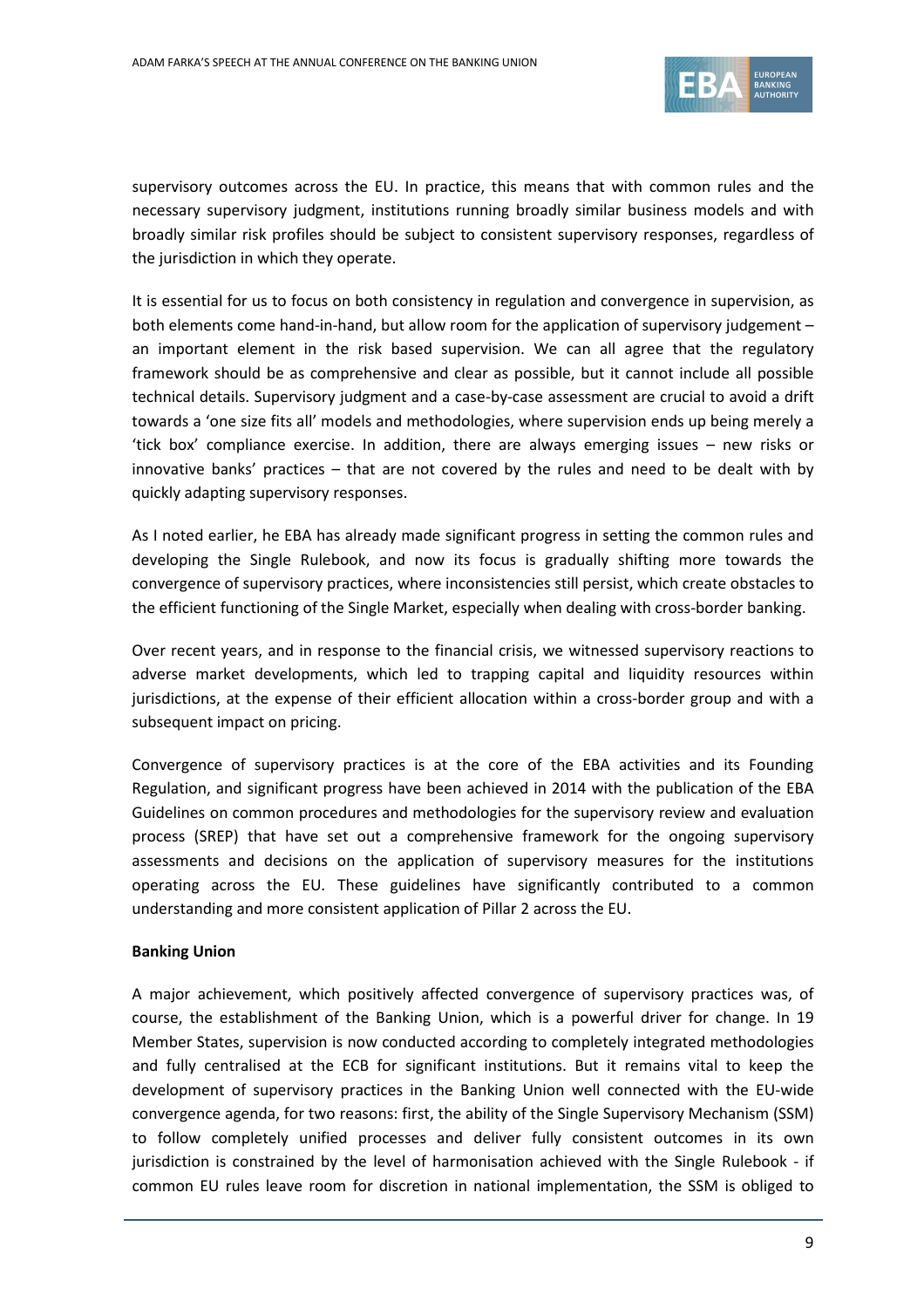

apply different rules to otherwise identical banks just because they are headquartered in different Member States. Secondly, if the harmonisation of practices were pursued only within the euro area, and different approaches were to prevail in Member States not participating in the Banking Union, we would risk crystallising a new segmentation within the Single Market, between the "ins" and the "outs".

With this in mind, the EBA has added another dimension to its work of promoting supervisory convergence: monitoring and assessing the actual degree of convergence of supervisory practices on an ongoing basis and focusing also on the way competent authorities across the EU are implementing our guidelines in actual supervisory practices.

# **Challenges in supervisory convergence**

Based on our recent assessment, most authorities have established processes that – while catering for the specificities of local markets – are broadly in line with our guidance<sup>[1](#page-9-0)</sup>.

# *Pillar 2 and MDA*

 $\overline{a}$ 

There are, however, areas where authorities still need to make progress and take additional steps to converge. The most important areas, where we can see convergence challenges are, for instance, processes and methodologies for setting institution-specific Pillar 2 capital requirements. Divergences in supervisory approaches towards the nature and level of capital requirements, as well as in the application of automatic restrictions on distributable amounts – partly due to the lack of clarity in the relevant regulation – generated uncertainty among institutions and investors and, in some cases, temporarily affected capital planning and investment decisions. In the first half of 2016 the market for additional Tier 1 instruments (AT1) came to an almost complete halt, following the widespread uncertainty on supervisory approaches adopted by different competent authorities for the automatic restrictions to distribution and AT1 payments, known as maximum distributable amount (MDA).

The lack of clarity on MDAs is in fact and important example to illustrate the need for a consistent approach both in regulatory and supervisory convergence. Whilst MDA is addressed in the legislation, it still remains subject to the interpretation at the national thus giving way to different supervisory practices. The AT1 market disturbance in 2016 also shows how differences in supervisory practices may have far-reaching effects, not only for banks subject to different supervisory treatments, but also for other stakeholders, including the investor community. Different supervisory practices may negatively affect allocation of capital within a banking group and in the system.

The EBA has reacted to the most imminent challenges of MDA already in 2016 with our opinion on MDA addressing some of most urgent concerns related to the stacking order of and the role of Pillar 2 capital requirements in the MDA framework. We have also urged the Commission to

<span id="page-9-0"></span> $1$  EBA (2016), Report on the convergence of supervisory practices.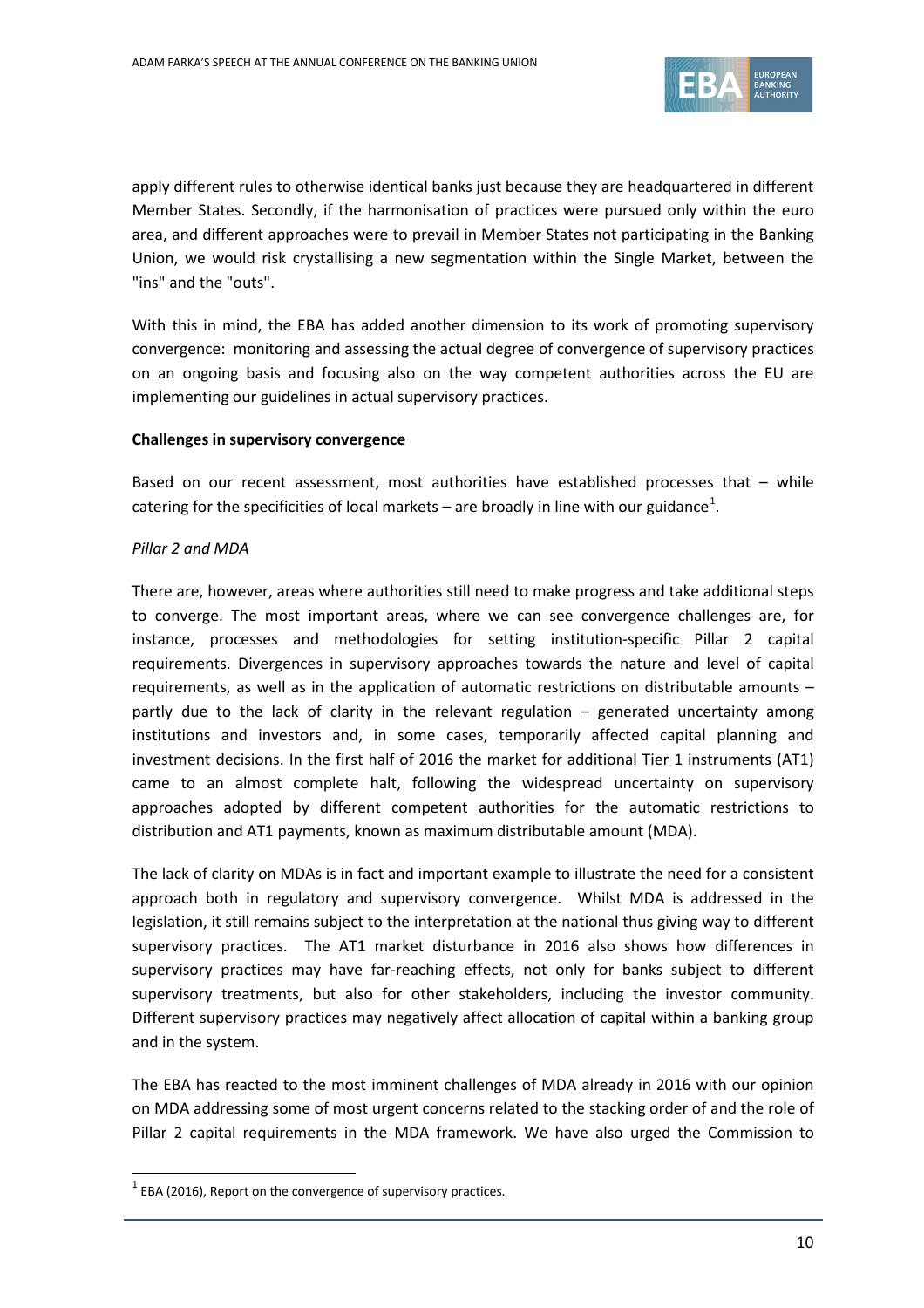

clarify this point in the incoming revision of the CRD. The Commission's proposal, published last November, provides significant clarifications and has reduced the room for possible interpretations. In particular, the proposal clarifies the stacking order of capital requirements, the triggers for the application of MDA and the actual calculation, thus clearly signposting the role of the binding Pillar 2 capital requirements. Furthermore, the proposal also introduces the ranking of distribution restrictions that should support the AT1 market going forward.

From our side, we are also looking at further clarifying the practical implementation of the SREP framework, and although in the EBA's view, the SREP framework introduced in 2014 remains robust and serves well the purpose of ensuring convergence of supervisory practices, in the light of the recent developments in the EU and international fora, as well as based on the EBA's findings from its ongoing monitoring and assessment of convergence of supervisory practices, certain changes are needed to further reinforce the framework.

Recently, we have published our Pillar [2](#page-10-0) Roadmap<sup>2</sup>, where we have explained a multi-staged approach to the revision of the EU SREP framework in 2017-2018 and, in particular, covering the areas like supervision and assessment of interest rate risk arising from non-trading activities, supervisory stress testing, and the use of its outcomes for the assessment of banks' capital adequacy. The latter aspect is of particular importance as it also addresses some divergences identified in the process of setting institution-specific capital requirements I mentioned earlier.

As explained in our Pillar 2 Roadmap, one of the key areas to be reviewed in the SREP framework is the use of supervisory stress testing, where in addition to explaining various forms of supervisory stress testing that can be applied by the competent authorities, the EBA will aim at finding a consistent approach when incorporating outcomes of supervisory stress testing in the SREP framework, by means of introducing non-legally binding Pillar 2 capital guidance (P2G) sitting on top of the binding capital requirements.

# *Recovery and resolution planning*

The challenges we face in the SREP process are being replicated in the assessment of recovery and of resolution planning, in resolvability assessments and in the setting of total loss absorbing capacity (TLAC) and minimum requirement of own funds and eligible liabilities (MREL) – all new areas where both regulatory and practical frameworks are in the process of being established.

A level playing field in recovery and resolution is as essential for the functioning of the Single Market as the level playing field in supervision. Uncoordinated national response and ring fencing measures may come as a natural response when authorities are concerned that a crisis at a branch or subsidiary of a foreign institution would impact the local safety net.

The EBA has contributed here with the parts of Single Rulebook covering recovery plans and their supervisory assessments, as well as with the ongoing debate on TLAC and MREL. Similarly to our

 $\overline{a}$ 

<span id="page-10-0"></span> $<sup>2</sup>$  EBA (2017), Pillar 2 Roadmap</sup>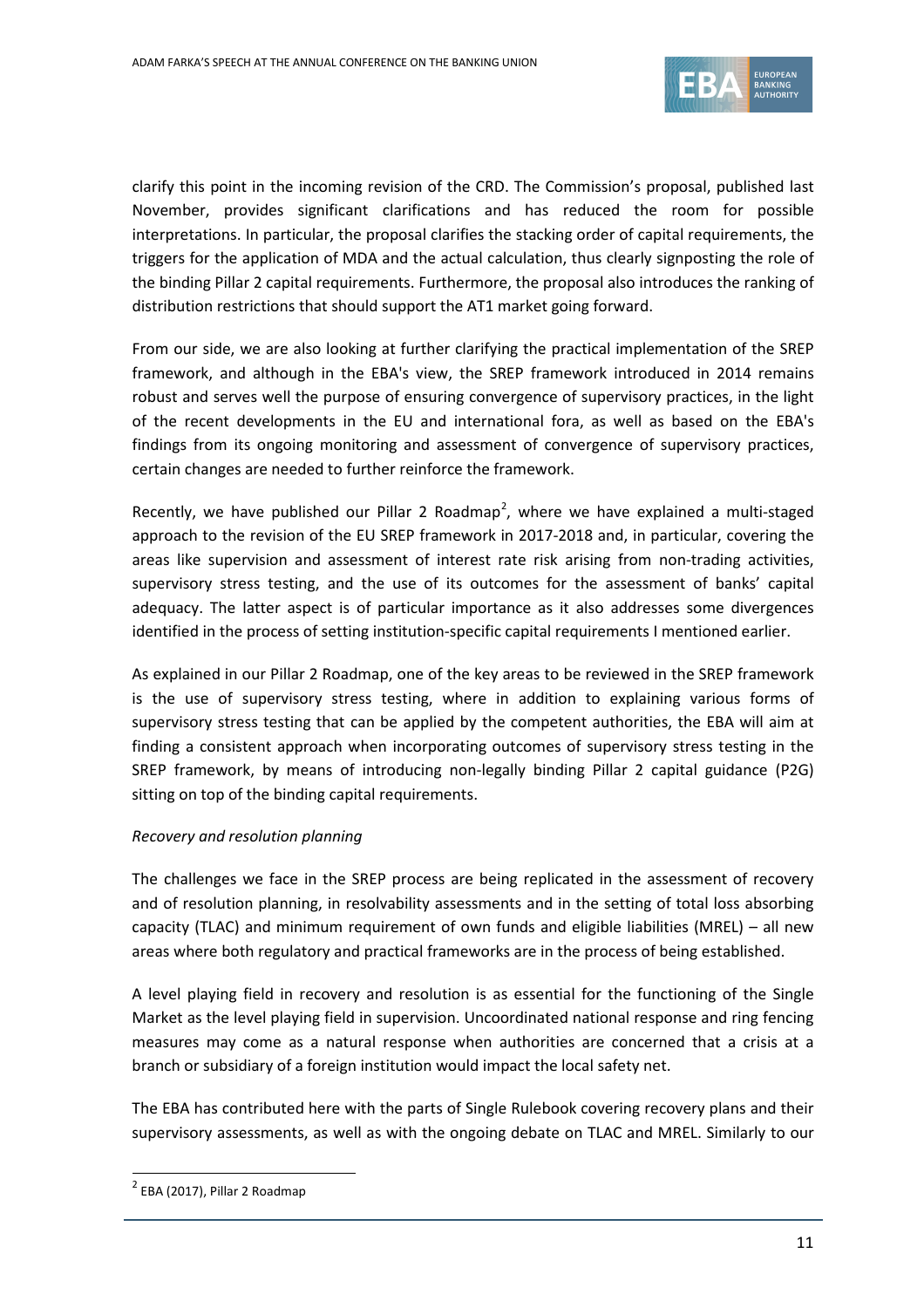

supervisory convergence work, we look at the practical aspect of recovery and resolution planning in the practices of supervisory and resolution authorities.

Through our analysis and benchmarking of recovery plans and actively taking part in the work of supervisory colleges -one of the areas requiring further attention and having significant effect on the cross-border operations of banks - we have identified the coverage of group entities in the group recovery plans. Having consistent approaches and providing guidance for banks in this field is essential to better facilitate joint decisions on the assessment of group recovery plans in supervisory colleges. While for the joint agreements of supervisors on the capital and liquidity measures we have achieved a high degree of success since the introduction of such decision back in 2010, there are still challenges in the field of crisis preparedness. In the supervisory colleges monitored by the EBA there are still difficulties in reaching agreements on the group recovery plans and in some cases strong preference of host supervisors for individual plans for local subsidiaries.

A level-playing field in the approaches taken to crisis response and preparedness across the EU is, therefore, crucial. We need to continue finding institutional solutions, cooperation arrangements and practical mechanisms, which foster trust and mutual reliance between home and host authorities. We are also looking for technical solutions, and our draft Recommendation<sup>[3](#page-11-0)</sup> is aimed to ensure harmonised practices and to provide additional details not addressed in the Single Rulebook.

As we are collectively gaining more experience with the supervisory assessment of the banks' recovery plans, the EBA will be also updating its Supervisory Handbook module focusing on the assessment of recovery plans, helping competent authorities and explaining the links between the recovery plans and other elements vital in the SREP framework, including the advances in supervisory stress testing and introduction of P2G, as mentioned earlier.

# **Concluding remarks**

In conclusion, I would like to reiterate that further deepening strengthening of the financial integration in the Single Market is vital to support economic recovery and growth.

On the regulatory side I argued that the uniformity and effectiveness of the Single Rulebook ought to be enhanced by further centralisation and harmonisation of regulation at the EU level and by an increase in delegation to the EBA of directly applicable and easily amendable rules on clearly identified technical matters with appropriate safeguards and full accountability. Achieving a more uniform and flexible regulatory framework is not just a matter of interest for legal scholars, or a quest for power from an authority. It reflects deep-rooted needs for both the smooth functioning of the currency union and the integrity of the Single Market as a whole.

<span id="page-11-0"></span> $\frac{3}{3}$  EBA (2017) Consultation Paper on Recommendations on the coverage of entities in a group recovery plan